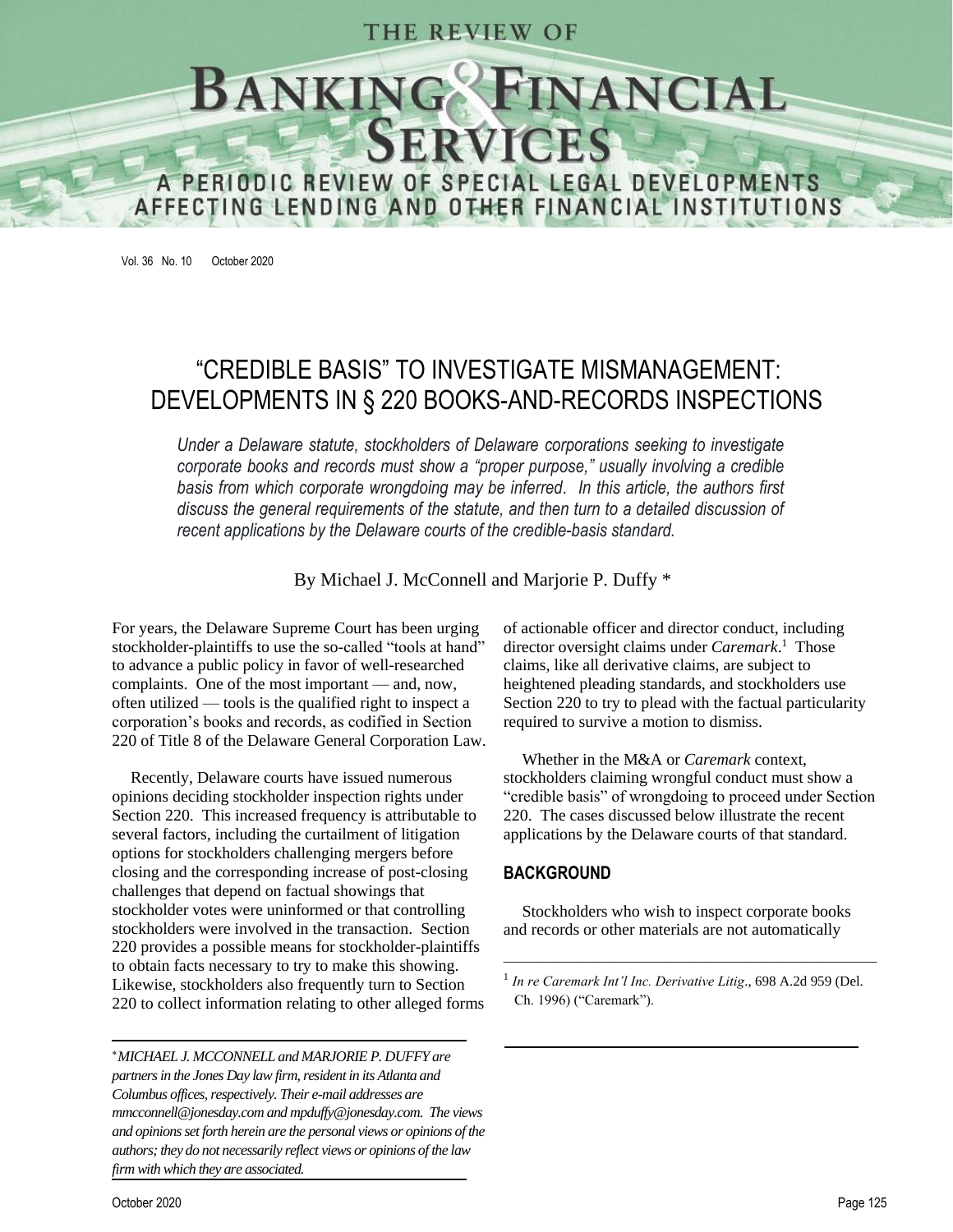*RSCR Publications LLC* Published 12 times a year by RSCR Publications LLC. Executive and Editorial Offices, 2628 Broadway, Suite 29A, New York, NY 10025-5055. Subscription rates: \$650 per year in U.S., Canada, and Mexico; \$695 elsewhere (air mail delivered). A 15% discount is available for qualified academic libraries and full-time teachers. For subscription information and customer service call 609-683-4450; fax 609-683-7291; write Subscriber Services, RSCR Publications, PO Box 585, Kingston NJ 08528; e-mail [cri.customer.service@comcast.net;](mailto:cri.customer.service@comcast.net) or visit our website at www.rscrpubs.com. General Editor: Michael O. Finkelstein; tel. 212-876-1715; e-mail mofinkelstein@gmail.com. Associate Editor: Sarah Strauss Himmelfarb; tel. 301-294-6233; e-mail sarah.s.himmelfarb@gmail.com. To submit a manuscript for publication contact Ms. Himmelfarb. Copyright © 2020 by RSCR Publications LLC. ISSN: 1051-1741. All rights reserved. Reproduction in whole or in part prohibited except by permission. For permission, contact Copyright Clearance Center at [www.copyright.com.](http://www.copyright.com/) *The Review of Banking & Financial Services* does not guarantee the accuracy, adequacy, or completeness of any information and is not responsible for any errors or omissions, or for the results obtained from the use of such information.

entitled to do so. Instead, they must submit inspection demands that strictly comply with certain statutory mandates.<sup>2</sup> Among those is the "proper purpose" requirement.<sup>3</sup> Section 220 specifies that a stockholder's purpose for the desired inspection must be one that is "reasonably related" to the stockholder's interest as a stockholder, and not only to a personal, individual, or other interest.<sup>4</sup> The propriety of the stockholder's purpose has been described by the Delaware Supreme Court as "[t]he paramount factor in determining whether a stockholder is entitled to inspection of corporate books and records."<sup>5</sup>

A purpose often identified by stockholders to justify the requested inspection of corporate books and records is the investigation of potential mismanagement, breaches of fiduciary duty, corporate waste, or other wrongdoing. But simply citing a desire to investigate potential wrongdoing is not enough; "indiscriminate fishing expeditions" are impermissible.<sup>6</sup> Instead, a stockholder must show, by a preponderance of the evidence, a credible basis from which wrongdoing may be inferred. The "credible basis" standard is the lowest possible burden of proof under Delaware law, but mere speculation, curiosity, and suspicions do not satisfy it. A combination of documents, logic, and testimony may,

2 8 *Del. C.* § 220(c) (stockholder making demand must establish that the stockholder "has complied with this section respecting the form and manner of making demand for inspection of such documents"); *Cent. Laborers Pension Fund v. News Corp.*, 45 A.3d 139, 143-45 (Del. 2012) ("Delaware courts require strict adherence to the section 220 inspection demand procedural requirements.").

 $\frac{1}{\sqrt{2}}$  , and the contract of the contract of the contract of the contract of the contract of the contract of the contract of the contract of the contract of the contract of the contract of the contract of the contra

- 3 8 *Del. C.* § 220(b) ("Any stockholder, in person or by attorney or other agent, shall, upon written demand under oath stating the purpose thereof, have the right during the usual hours for business to inspect for any proper purpose, and to make copies and extracts from [certain materials].").
- 4 8 *Del. C.* § 220(b).
- <sup>5</sup> *Kosinski v. GGP Inc.*, 214 A.3d 944, 952 (Del. Ch. 2019) (quoting *CM & M Grp., Inc. v. Carroll*, 453 A.2d 788, 792 (Del. 1982)).
- 6 *Seinfeld v. Verizon Commc'ns, Inc.*, 909 A.2d 117, 122 (Del. 2006) (quoting *Sec. First Corp. v. U.S. Die Casting & Dev. Co.*, 687 A.2d 563*,* 571 (Del. 1997)).

however, make a credible showing. Hearsay also may suffice, if sufficiently reliable, and government investigations and reports also may be enough.

In short, as illustrated by the cases discussed below, the application of the "credible basis" standard in any context turns on a nuanced, case-specific factual analysis and requires the stockholder to present at least "some evidence" of "legitimate issues . . . of wrongdoing" to warrant investigation. 7

**"Controlling" stockholders and** *MFW***:** *Kosinski v.*  GGP Inc.<sup>8</sup> This case involved a non-majority stockholder that, under the credible basis standard, ultimately was deemed to be a "controlling" stockholder. GGP merged with its 34% stockholder in a transaction that was negotiated and recommended by a special committee of non-executive, non-affiliated directors. Though the special committee's negotiation efforts resulted in an increase in consideration to the stockholders, a stockholder nevertheless demanded books and records to investigate possible wrongdoing in connection with the merger, believing that the merger price was too low.

The court found a credible basis that the 34% stockholder was a "*de facto* controller" at the time of the merger, in light of its stock ownership, its ability to appoint one-third of the directors to GGP's board, and statements in GGP's 10-K about the stockholder's ability to exert "significant influence" over GGP in "any determinations with respect to mergers."<sup>9</sup> In addition, the court considered the absence of procedural protections under *MFW*. 10 Under *MFW*, a merger with a controlling stockholder is subject to business judgment review when it has been approved by an independent, disinterested, and properly empowered special committee, and the fully informed and uncoerced vote of a majority of the minority stockholders. The *GGP* court found that "where the procedural protections . . . under

————————————————————

<sup>7</sup> *Seinfeld*, 909 A.2d at 118.

<sup>8</sup> 214 A.3d 944 (Del. Ch. 2019).

<sup>9</sup> *GGP*, 214 A.3d at 953.

<sup>10</sup> *Kahn v. M & F Worldwide Corp*.*,* 88 A.3d 635 (Del. 2014) ("MFW").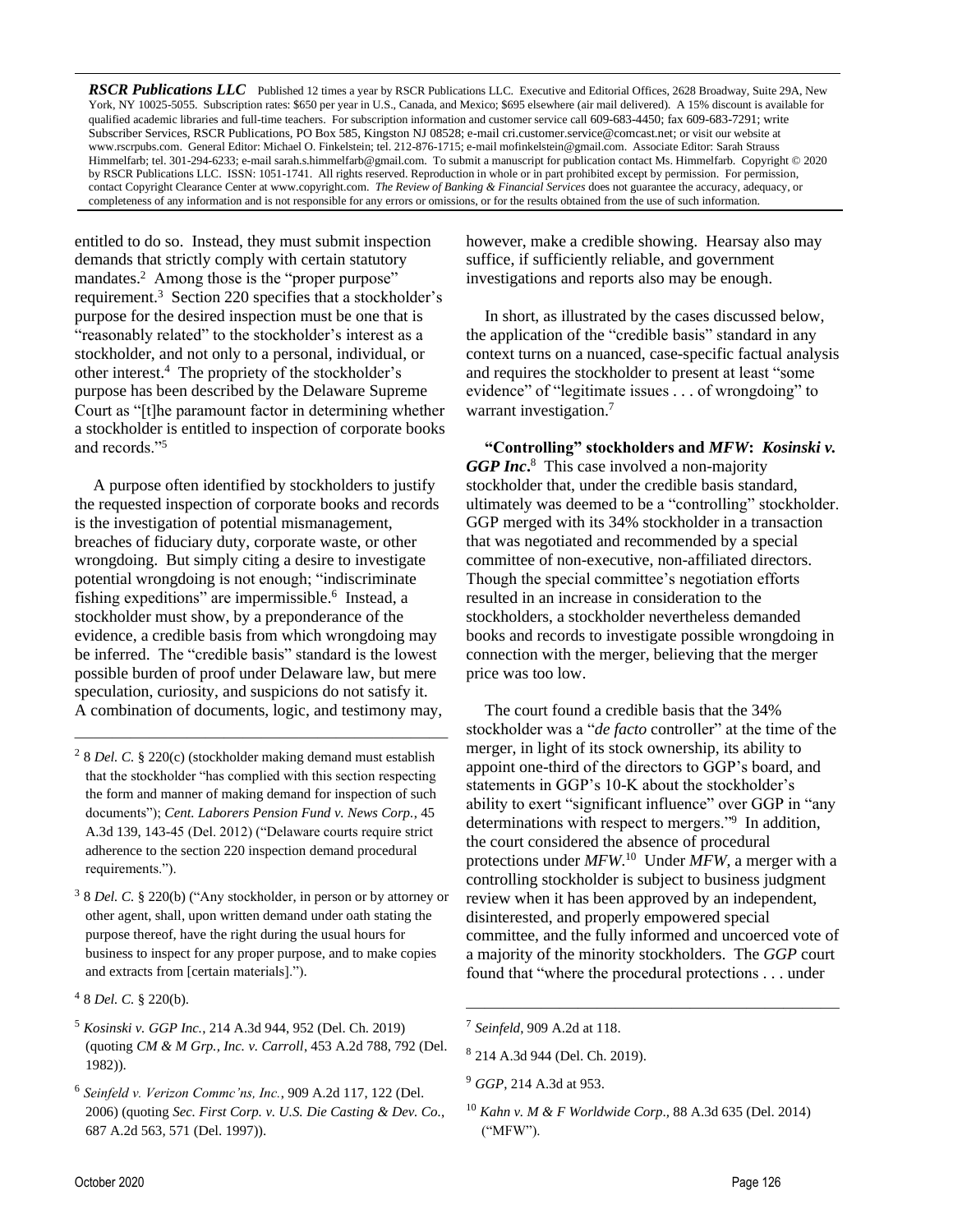*MFW* are absent, it is *possible* that the transaction was not at arm's length, less than optimal, and potentially tainted by the undermining influence of a controller. There is no reason why these possibilities cannot contribute to a credible basis."<sup>11</sup> *GGP* thus demonstrates that, even while there is no requirement to follow the *MFW* pathway to business judgment review, a lack of *MFW* protections — even with a non-majority stockholder — may be enough to justify inspection of books and records under the credible basis standard.

**"Controlling" stockholders and alleged conflicts:**  *Donnelly v. Keryx Biopharmaceuticals, Inc.*<sup>12</sup> This case, like *GGP*, involved a non-majority stockholder that the court found was possibly a de facto controller. A Keryx stockholder sought books and records to investigate alleged breaches of the duty of loyalty based on, among other things, the supposed influence by Keryx's largest stockholder in connection with Keryx's merger with Akebia Therapeutics, Inc.

Before the merger, Keryx's largest stockholder owned approximately 21.4% of Keryx, and also held convertible notes that, if converted, would increase its ownership stake to 39%. In its 10-K, Keryx identified this stockholder as one that "may have significant influence over matters submitted to [Keryx's] stockholders for approval."<sup>13</sup> The stockholder also had the right to appoint one director to Keryx's sevenmember board. That director appointee oversaw a special committee that considered a merger with Akebia and ultimately suggested Keryx not go forward with Akebia. Shortly thereafter, Keryx reopened explorations and the board resumed discussions with Akebia, aided by the stockholder's own due diligence on Akebia. As part of those discussions (which the court inferred the stockholder had "revived"), Keryx, Akebia, and Keryx's largest stockholder agreed that the stockholder would receive approximately \$20 million of additional shares of stock in exchange for early conversion of its notes.

The court acknowledged that "demonstrating actual control by a minority blockholder is 'not easy."<sup>14</sup> However, it concluded that, for purposes of the booksand-records demand, these allegations were sufficient to establish a credible basis that Keryx's largest

 $\frac{1}{\sqrt{2}}$  , and the contract of the contract of the contract of the contract of the contract of the contract of the contract of the contract of the contract of the contract of the contract of the contract of the contra

- <sup>12</sup> No. 2018-0892-SG, 2019 WL 5446015 (Del. Ch. Oct. 24, 2019).
- <sup>13</sup> *Keryx,* 2019 WL 5446015, at \*1.
- <sup>14</sup> *Keryx*, 2019 WL 5446015, at \*5 (quoting *In re Rouse Props., Inc.*, 2018 WL 1226015, at \*11 (Del. Ch. Mar. 9, 2018)).

stockholder was "in a control position."<sup>15</sup> *Keryx* underscores that a stockholder need not prove actual control by a non-majority stockholder to obtain books and records under the credible basis standard.

**Exculpatory clauses and alleged conflicts of interest:** *Paraflon Investments, Ltd. v. Linkable* Networks, Inc.<sup>16</sup> This case arose from an inspection demand by a stockholder to inspect possible mismanagement arising from the sale of Linkable for pennies on the dollar. Less than a year before the sale, Linkable entered into a term sheet with non-party Blue Chip Venture Capital for \$2.5 million in financing. Days after signing the term sheet, however, Linkable rejected the final terms included in the investment agreement proposed by Blue Chip, which Linkable considered to be "onerous."<sup>17</sup> At the time of this rejection, an affiliate of Blue Chip was a member of the Linkable board. In its demand for books and records, the stockholder argued that Linkable failed to seek enforcement of the term sheet as a concession to this affiliated director. The court acknowledged that, in light of the fact that Linkable's charter contained an exculpatory provision under 8 *Del. C.* § 102(b)(7), "the stockholder's purpose must target non-exculpated wrongdoing."<sup>18</sup> Although observing that there were explanations for not seeking enforcement of the term sheet that did not involve mismanagement or wrongdoing, the court found the stockholder had presented sufficient evidence to meet the "credible basis" standard.

*Linkable* illustrates how "interest" allegations may side-step the hurdle presented by Section 102(b)(7). The stockholder does not appear to have presented any evidence showing the term sheet was legally enforceable, or that Linkable had sufficient financial resources to pursue enforcement. Nonetheless, the mere fact that one director affiliated with Blue Chip sat on the Linkable board, coupled with the existence of a liquidity crunch, was enough to establish a "credible basis" that the entire Linkable board may have engaged in nonexculpated conduct.

#### **Failed contract negotiations:** *Elow v. Express Scripts Holding Company*<sup>19</sup> **and** *Hoeller v. Tempur*

————————————————————

- <sup>15</sup> *Keryx,* 2019 WL 5446015, at \*5.
- <sup>16</sup> No. 2017-0611-JRS, 2020 WL 1655947 (Apr. 3, 2020).
- <sup>17</sup> *Linkable*, 2020 WL 1655947, at \*4.
- <sup>18</sup> *Linkable*, 2020 WL 1655947, at \*3.
- <sup>19</sup> No. 12721-VCMR, No. 12734-VCMR, 2017 WL 2352151 (Del. Ch. May 31, 2017).

<sup>11</sup> *GGP*, 214 A.3d at 954.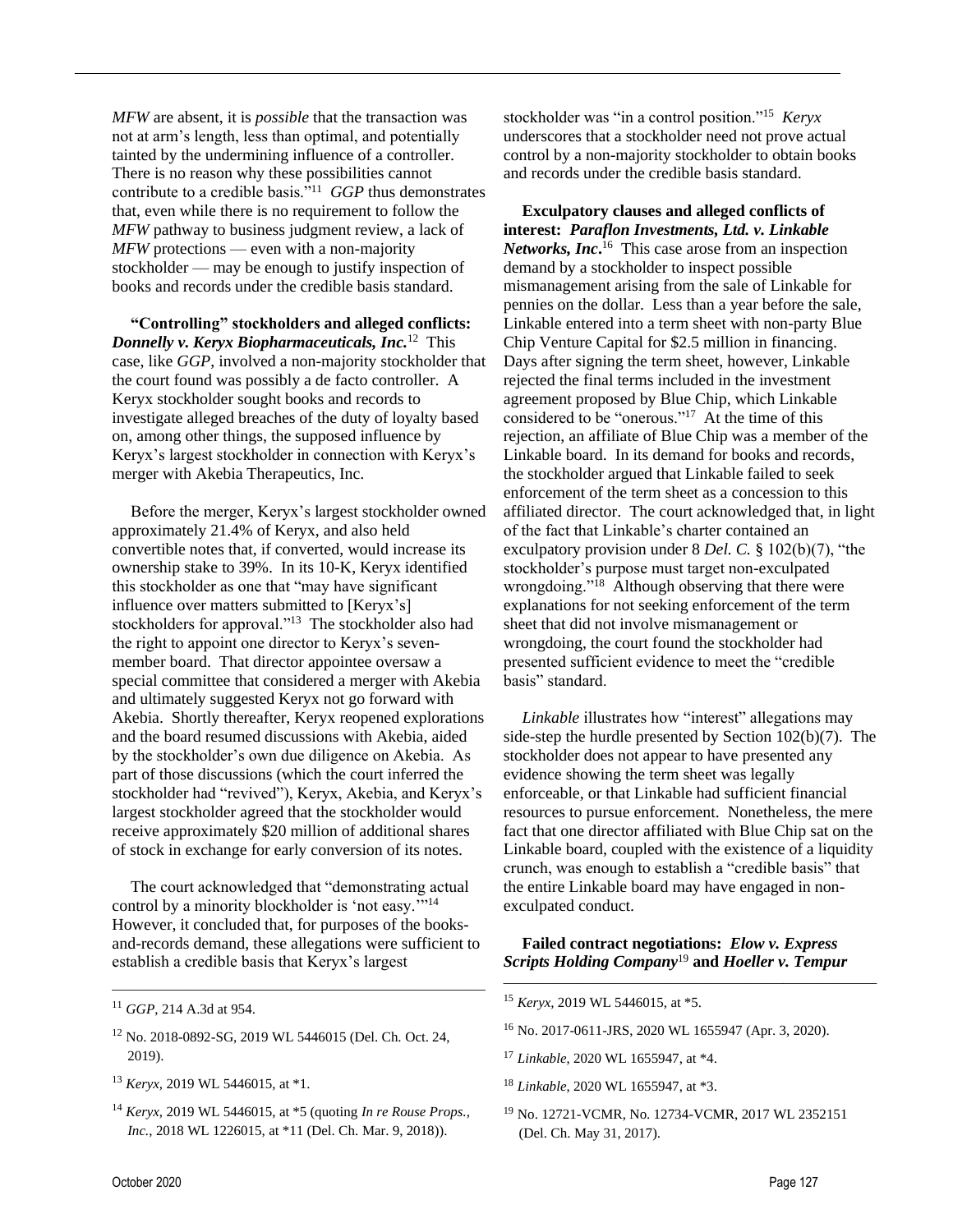Sealy International, Inc.<sup>20</sup> As a general rule, "[s]tockholders cannot satisfy [the credible basis] burden merely by expressing disagreement with a business decision."<sup>21</sup> Nonetheless, the *Elow* decision illustrates that, under certain circumstances, a stockholder can show a credible basis to investigate failed contract negotiations.

That case arose from a 10-year contract obligating Express Scripts to provide pharmacy benefit management services to certain Anthem health plans. Express Scripts' revenues from the contract ranged from 12% to 17% over a roughly four-year period during the contract term. The parties agreed to negotiate pricing adjustments every three years. Although the parties successfully negotiated the first periodic price review, they ran into difficulties during the second review, which started in 2015. Throughout that year, Express Scripts' CEO made bullish statements regarding the strength of the company's relationship with Anthem, and claimed the relationship was well positioned for 2016. During 2015, however, Anthem had provided two breach notifications. After the second repricing discussions collapsed, Anthem filed suit in early 2016 claiming that Express Scripts negotiated in bad faith and failed to meet performance requirements. Express Scripts answered and filed a counterclaim and, in the interim, a federal securities action was filed against Express Scripts on behalf of a putative class of its stockholders. The action targeted, in part, the CEO's positive statements. In the Section 220 inspection action against Express Scripts, the stockholder argued that Express Scripts' pleadings in the Anthem litigation contradicted the CEO's statements. The court agreed, finding this contradiction, standing alone, showed a credible basis and justified the stockholder's investigation of possible mismanagement.

The allegations in *Hoeller* are very similar to those in *Elow*. *Hoeller* arose from a mattress supply contract between Tempur-Sealy and Mattress Firm. Mattress Firm accounted for 24% of Tempur-Sealy's net sales and, during the contract term in 2016, Mattress Firm was acquired. In 2016, Tempur Sealy made several filings with the Securities and Exchange Commission warning of its vulnerability to losing certain customer contracts, and possible declining revenue due to the acquisition of Mattress Firm. As late as October 2016, however, Tempur Sealy's CEO said he was "wildly optimistic

<sup>20</sup> No. 2018-0336-JRS, 2019 WL 551318 (Del. Ch. Feb. 12, 2019).

 $\frac{1}{\sqrt{2}}$  , and the contract of the contract of the contract of the contract of the contract of the contract of the contract of the contract of the contract of the contract of the contract of the contract of the contra

about the future for both the Mattress Firm team and Tempur Sealy."<sup>22</sup> After Tempur-Sealy declined to renegotiate the terms of the contract as requested by Mattress Firm, Mattress Firm terminated the contract in January 2017. After Tempur Sealy publicly disclosed the termination, its stock declined by 32%. Subsequently, the parties filed competing lawsuits related to the terminated agreement in state and federal court and, similar to *Elow*, a federal securities class action was filed against Tempur Sealy alleging it falsely represented the strength of its relationship with Mattress Firm.

Even though the *Hoeller* court acknowledged that its facts were "quite similar" to those presented in *Elow*, it concluded that the *Hoeller* stockholder had failed to establish a credible basis from which mismanagement could be inferred. The court held the failed negotiations did not support a *Caremark* claim, nor was there any evidence of self-interest motivations to support a breach of loyalty claim. Further, it held that the stockholder had failed to show a credible basis that Tempur Sealy's directors were grossly negligent to support a duty of care claim (which may have been exculpated under Section 102(b)(7) in any event). The court distinguished the pleadings filed in the Tempur Sealy/Mattress Firm litigation and the pleadings filed in the Express Scripts/Anthem litigation. The court held Tempur Sealy's pleadings did not contradict its public statements, unlike Express Scripts. In rejecting the inspection demand, the court concluded that "[t]he credible basis standard would be turned on its head if a stockholder was afforded inspection rights every time a company in which he owned stock lost a major customer or was sued for breach of contract."<sup>23</sup>

*Caremark* **oversight liability** *— Lebanon County Employees' Retirement Fund v. Amerisourcebergen*  Corp.<sup>24</sup> Both the plaintiffs' and defense bars are closely watching developments in this case, where the Delaware Supreme Court is poised to provide guidance regarding several aspects of Section 220 demands.

Stockholders sought books and records to investigate possible wrongdoing in connection with the company's distribution of opioids and to evaluate the board's independence and disinterestedness. The company rejected the demand, largely on the basis that the stockholders sought to investigate a *Caremark* claim and

————————————————————

<sup>21</sup> *Marathon Partners, L.P. v. M & F Worldwide Corp.*, No. 018- N, 2004 WL 1728604, at \*4 (Del. Ch. July 30, 2004).

<sup>22</sup> *Hoeller*, 2019 WL 551318, at \*4.

<sup>23</sup> *Hoeller*, 2019 WL 551318, at \*12.

<sup>24</sup> No. 2019-0527-JTL, 2020 WL 132752 (Del. Ch. Jan. 13, 2020).